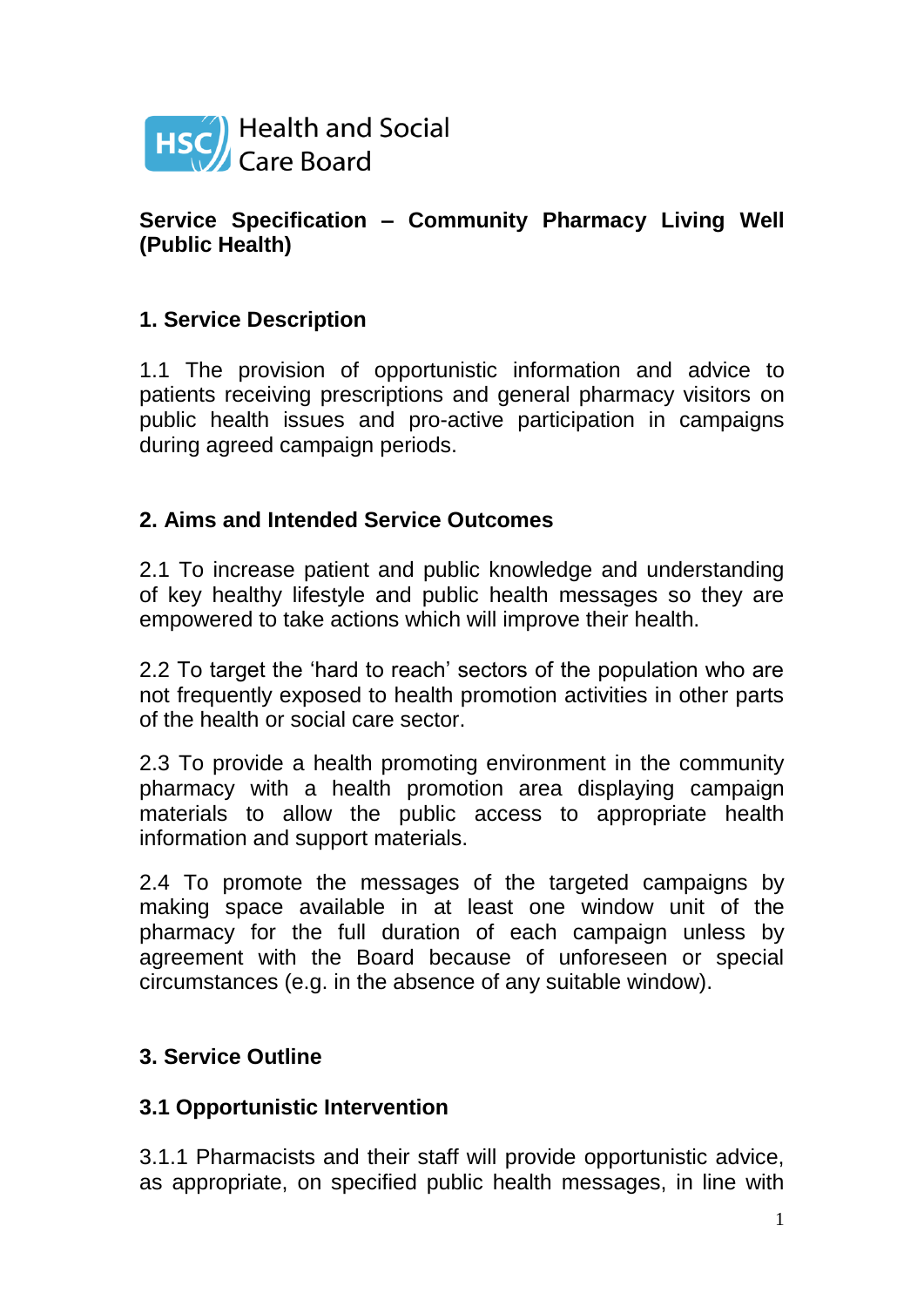the public health priorities in the annual HSCB/PHA Commissioning Plan to patients presenting prescriptions or to general pharmacy visitors e.g. to those with diabetes; those at risk of coronary heart disease, especially patients with high blood pressure; those who smoke; and those who are overweight.

3.1.2 The advice will be given verbally, but may be backed up by the provision of written information, e.g. patient information leaflets and/or referral to another source of advice or assistance.

3.1.3 For patients known to the pharmacy staff, a record of the advice given may be made on the patient's pharmacy record when the pharmacist deems it to be of clinical significance or where it is required for any future follow up with the patient.

3.1.4 Pharmacy contractors should have systems (e.g. SOPs) in place to ensure that appropriate advice is given to patients.

3.1.5 The pharmacy will make available to the HSCB all appropriate records maintained as part of the service if required.

### **3.2 Living Well**

3.2.1 Pharmacists and their staff will pro-actively take part in and contribute to the agreed campaign schedule for patients and general pharmacy visitors during the campaign period, including giving advice to people on the campaign issues.

3.2.2 This advice should be supplemented by the provision of written information as appropriate and the display of campaign materials in the pharmacy.

3.2.3 The Board in consultation with CPNI will agree the topics for the annual schedule of campaigns which will be aligned with the Public Health Agency's (PHA) schedule of campaigns and priorities. The Board / PHA will provide any appropriate support materials e.g. briefing packs, posters and literature to support campaign messages.

3.2.4 The pharmacy will provide this service throughout the year in line with the annual schedule of campaigns described in 3.2.3. The pharmacy will record and maintain records as part of the campaign and will submit to HSCB at the end of each campaign